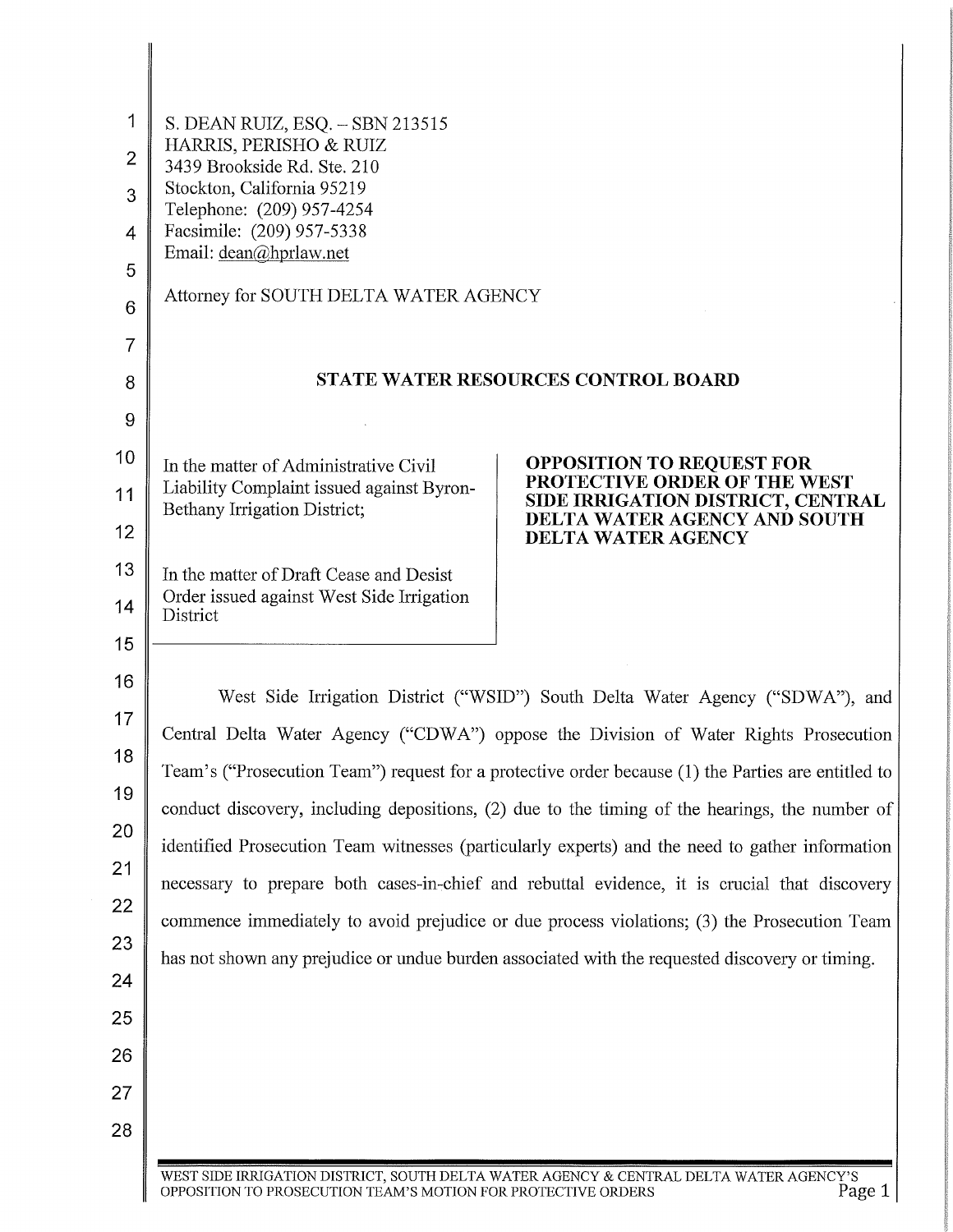| 1              | I. RELEVANT BACKGROUND                                                                                      |  |  |
|----------------|-------------------------------------------------------------------------------------------------------------|--|--|
| $\overline{2}$ |                                                                                                             |  |  |
|                | On October 12 <sup>th</sup> , 2015 counsel for WSID, Bryon Bethany Irrigation District ("BBID"),            |  |  |
| 3              | SDWA, and CDWA, collectively the "Delta Parties") initiated a conference call with counsel for              |  |  |
| 4              | the Prosecution Team to meet and confer regarding discovery in the WSID and BBID matters                    |  |  |
| 5              | and coordinate schedules. At the conclusion of the conference call, counsel for the Prosecution             |  |  |
| 6              | Team agreed to provide available dates for Prosecution Team witnesses by the close of business              |  |  |
| $\overline{7}$ | on October 13, 2015. No such dates were provided. Instead, on October 14 <sup>th,</sup> the Prosecution     |  |  |
| 8              | Team sent an email to all Parties objecting to the taking of depositions until after submittal of           |  |  |
| 9              | witness testimony.                                                                                          |  |  |
| 10             | With the WSID matter scheduled to commence shortly, and due to the significant                              |  |  |
| 11             | prejudice related to delaying discovery, the Delta Parties were forced to commence noticing                 |  |  |
| 12             | depositions for Prosecution Team witnesses. On October $15th$ the Delta Parties served deposition           |  |  |
| 13             | notices for Brian Coats, Jeff Yeazel and Kathy Mrowka. The Prosecution Team's request for                   |  |  |
| 14             | Protective Order followed.                                                                                  |  |  |
| 15             | Counsel for the Prosecution Team still has not provided dates for its witnesses to be                       |  |  |
| 16             | deposed, or provided any response at all regarding coordination for dates for the notices                   |  |  |
| 17             | depositions or any other depositions. (See attached declaration of S. Dean Ruiz).                           |  |  |
| 18             |                                                                                                             |  |  |
| 19             | <b>II. ARGUMENT</b>                                                                                         |  |  |
| 20             | The Parties Are Entitled To Take Depositions As A Matter Of Law.<br>A.                                      |  |  |
| 21             | Any party to a proceeding before the State Water Resources Control Board may, in any                        |  |  |
| 22             | investigation or hearing, cause the deposition of witnesses to be taken in the manner prescribed            |  |  |
| 23             | by law for depositions in civil actions in the superior courts of this state. Water Code §1100.             |  |  |
| 24             | Section 1100 of the Water Code thus operates on the understanding that discovery in the State               |  |  |
| 25             | Water Resources Control Board's proceedings should, as in civil actions in the superior courts, be          |  |  |
| 26             | construed broadly in favor of disclosure. As courts have repeatedly explained, "[t] he scope of             |  |  |
| 27             | discovery [in civil actions] is very broad." (Tien v. Superior Court (2006) 139 Cal.App.4th 528,            |  |  |
| 28             | 535.) This expansive scope of discovery "enable <sup>[s]</sup> a party to obtain evidence in the control of |  |  |
|                |                                                                                                             |  |  |

 $\parallel$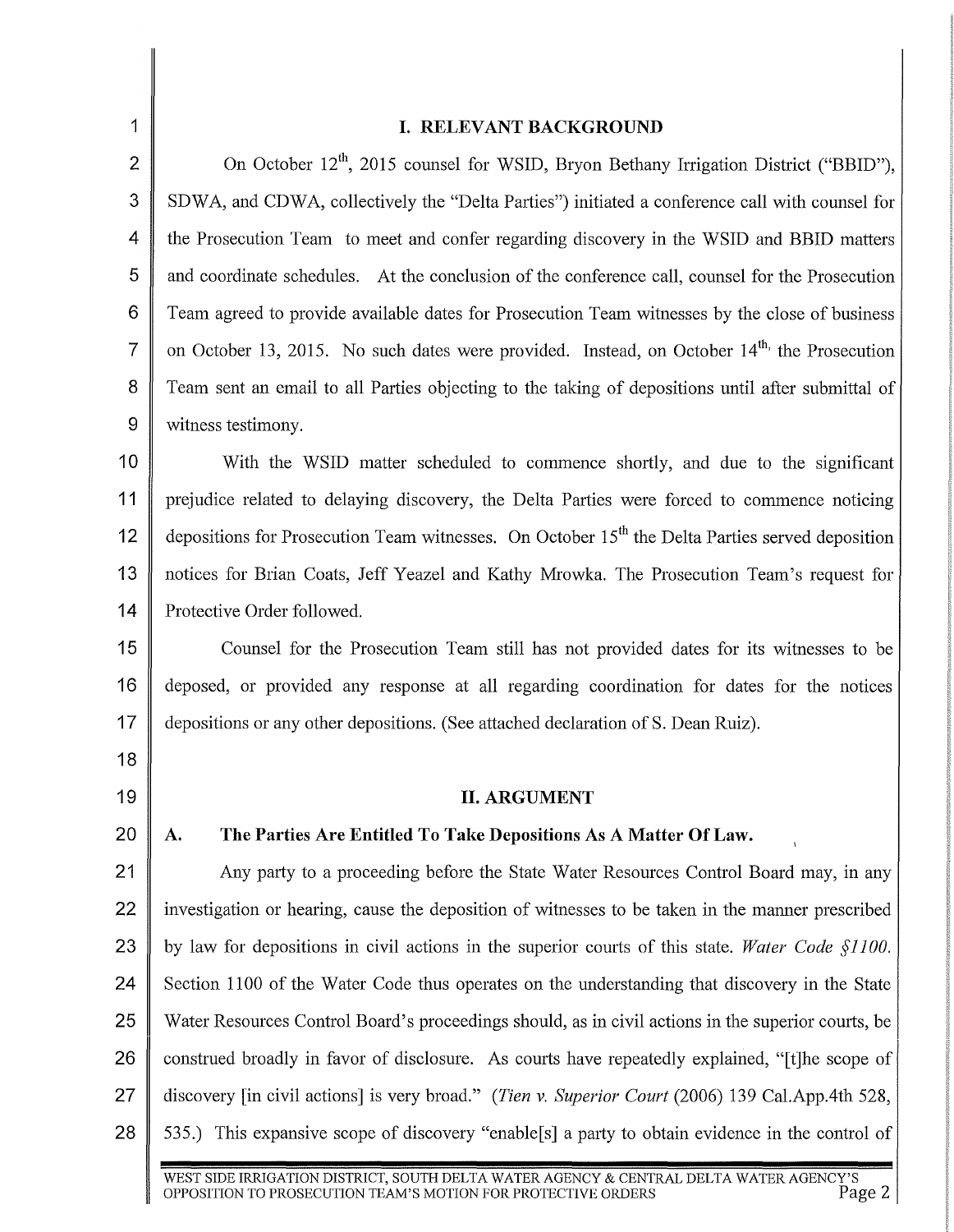1 his adversary in order to further the efficient, economical disposition of cases according to right 2 and justice on the merits." *(Fairfield v. Superior Court* (1966) 246 Cal. App. 2d 113, 119-120.) 3 Consistent with this purpose, the Califomia "Supreme Court has often stated that discovery 4 statutes are to be construed broadly in favor of disclosure, so as to uphold the right to discovery 5 whenever possible." *(Puerto v. Superior Court* (2008) 158 Cal.App.4th 1242, 1249 [citing 6 *Emerson Electric Co. v. Superior Court* (1997) 16 Cal.4th 1101, 1107-08; *Greyhound Corp. v.*  7 *Superior Court* (1961) 56 Cal.2d 355, 377].)

8 Water Code section 1100 reflects the general rule that parties to an adjudicative 9  $\parallel$  proceeding are entitled to due process – which includes a full and fair opportunity to participate. 10 (See, e.g., *Sallas v. Municipal Court* (1978) 86 Cal.App.3d 737, 742 ["due process oflaw requires 11 that an accused ... have a reasonable opportunity to prepare and present his defense...." The 12 Delta Parties are seeking no more than the Water Code, and basic due process rights, afford them.

13

# 14 | B. Conducting Depositions In Advance of the Submission Written Testimony is Not Unduly 15 Burdensome.

16 The Prosecution Team requests an order requiring depositions not occur until after witness 17 | testimony has been submitted. However, the Prosecution Team's motion describes absolutely no 18 prejudice which could result from depositions commencing now. Rather, the Prosecution Team's 19 motion cites to general board procedures which provide for the pre hearing exchange of witness 20 testimony and exhibits, and in some cases rebuttal testimony. The Prosecution Team suggests that 21 | it's somehow unduly burdensome for the Prosecution Team witnesses to be subjected to 22 depositions while also having to prepare witness testimony. The Prosecution Team's position is 23 || untenable. Board procedures which allow for and/or require the submission of pre-hearing 24 witness testimony cannot be used as a tool eviscerate the meaning of Water Code  $\S1100$ .

25 Further, the information sought in the depositions will relate to the work the Prosecution 26 Team purportedly has already done to substantiate the two pending enforcement actions. The 27 Delta Parties are not asking the Prosecution Team to do any more work- just to make witnesses 28  $\parallel$  available to explain what they did, why they did it, and what information they did and did not rely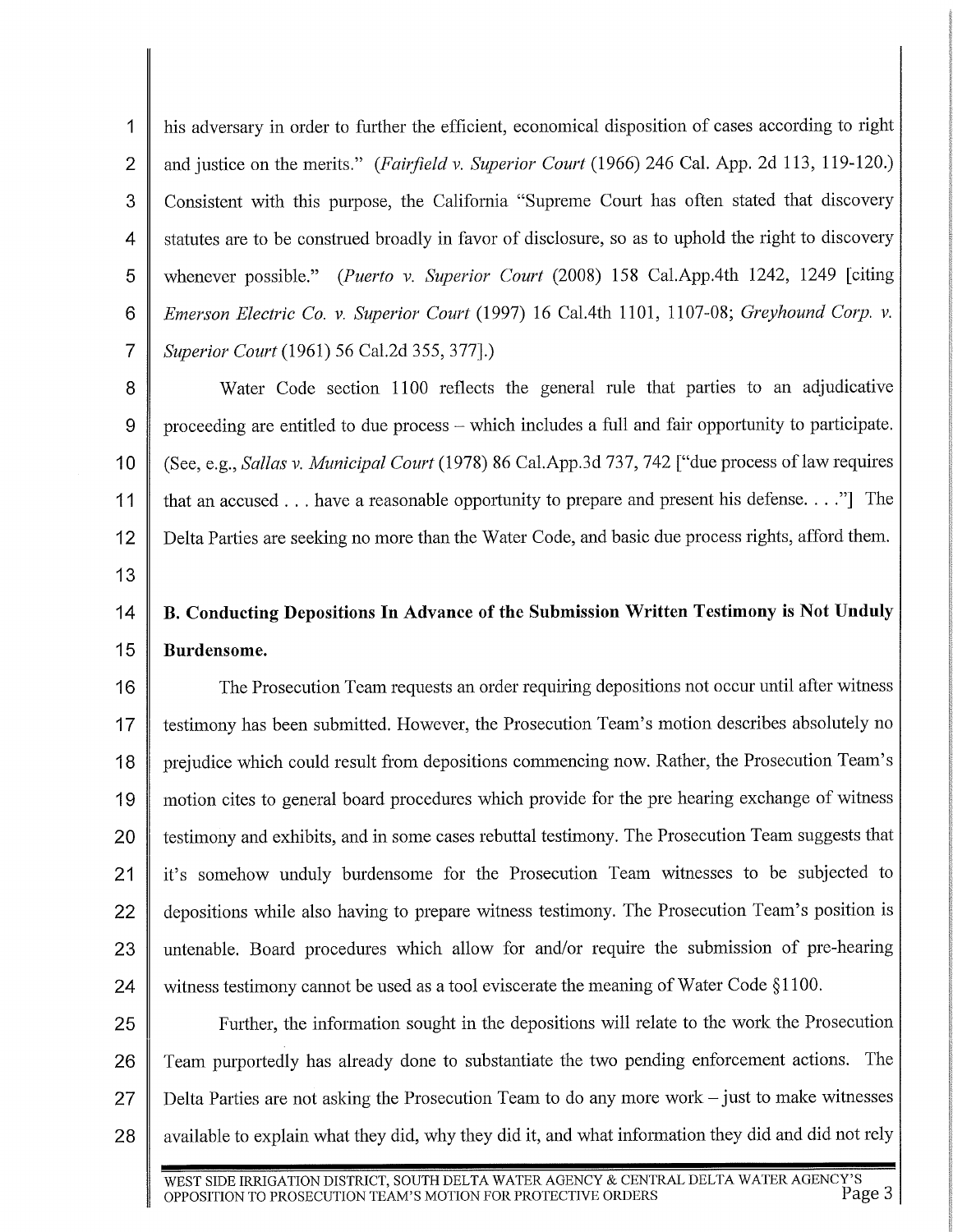1 on to do it. This same burden will apply to the Prosecution Team regardless of when the 2 depositions are taken – but as we explain below – the prejudice to the Delta Parties of delaying 3 when it occurs is substantial.

**4** 

#### 5 C. **Delaying Depositions Would Unduly Burden and Prejudice the Delta Parties.**

6 The Prosecutions Team's position that depositions not be allowed until after witness 7 testimony is submitted unfairly confines the Delta Parties' ability to defend the allegations 8 rendered by the prosecution team to rebuttal testimony. The Prosecution Team seems to have lost 9 || sight of the fact that the Delta Parties did not initiate the subject proceedings. Rather, the Delta **1** 0 Parties are the target of the proceedings and must be given every opportunity to understand and 11 defend against the allegations levied by the Prosecution Team. The Delta Parties' ability to 12 adequately prepare their cases-in-chief is central to the opportunity to defend the allegations 13 against them. The depositions will elicit evidence that will be used by the Delta Parties in their **14** respective cases in chief, particularly by their experts.

15 Soth enforcement proceedings hinge on the correctness of the Prosecution Team's water 16 availability analysis – a voluminous, multi-step spreadsheet model encompassing literally dozens 17 | of separate analytical decisions based on numerous sources of data. "Hiding" the rationale for 18 || this model from the effected Parties so that they are limited in their ability to understand and 19 || possible challenge the method and conclusions of the model is not only unfair  $-$  but highly 20 prejudicial and not the level of participation required by due process.

21

## 22 **D. Taking Depositions Prior To The Submission Of Written Testimony Will Cause The**  23 **Hearings To Be Significantly More Efficient.**

24 The Prosecution Team asserts taking depositions prior to the submission of witness 25 | testimony is not needed because the water availability analysis is available on the State Board's 26 website. However, the analysis involves significantly complicated modeling for which expert 27 review and testimony is required. Recently the Board provided some documents pursuant a 28 Public Records Act Request submitted by BBID in July of this year. The data and analysis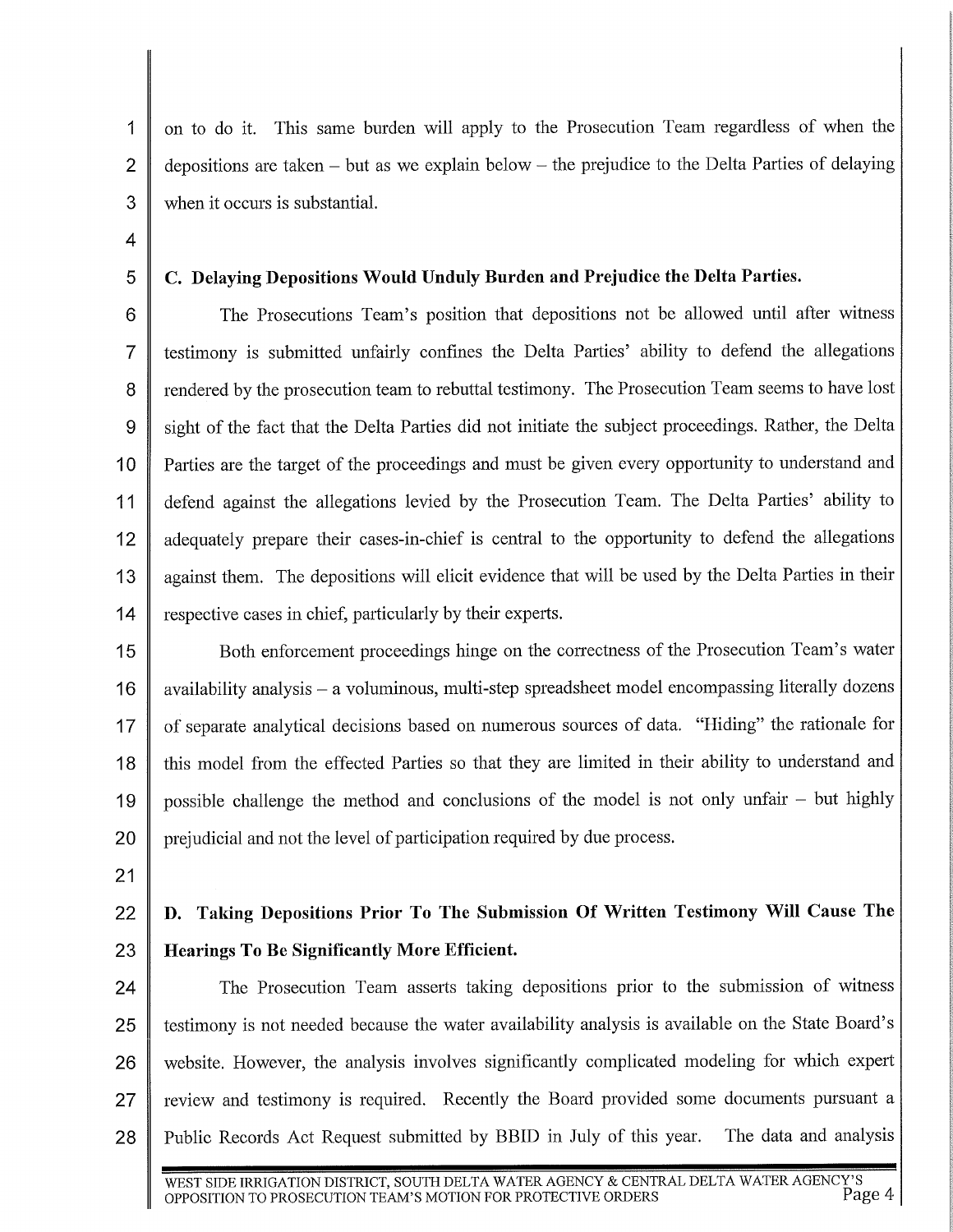1 contained in the documents raise a plethora of questions related but not limited to, gaged data, 2 unimpaired flow, water use and consumptive demand, and assumptions and subjective judgments  $3 \parallel$  made with regard to each of these components. The parties have a right to explore these issues  $4 \parallel$  with the Prosecution Team's witnesses through depositions prior to submitting their cases-in- $5 \parallel$  chief.

6 It is clearly more appropriate and efficient to question witnesses as to these detailed 7 teclmical issues at deposition rather than during the hearing. This detailed discussion should 8 ccur early on in the depositions to facilitate stipulations and ensure that only the issues in dispute 9 can be highlighted succinctly at the hearing. This is particularly important given the numerous 10 parties in the hearings and the number of identified witnesses.

11 Given the relatively short timelines between submission of written testimony and the 12 hearing, it would be impossible to conduct all of these depositions, digest and understand the 13 Submitted written testimony, negotiate stipulations, prepare coherent rebuttal, and prepare concise 14 and coherent coordinated questioning and presentations of evidence for the hearing. Early 15 depositions significantly improve the process by allowing the parties to obtain and understand 16 information first, then reach agreements to narrow scope, then prepare properly to put on their 17 best and most succinct cases for hearing.

18 Absent timely depositions, the proceedings will be necessarily extended and significantly 19 more confusing and repetitive.

20

## 21 E. The Delta Parties Have No Intent to Take Depositions Again after the Witness 22 Statements are Submitted Unless They Contain Substantively Different Testimony.

23 The goal and focus of the noticed depositions is to streamline the testimony as it will be 24 presented at the hearing, as well as to verify the analysis used to determine the asserted 25 unavailability of water at WSID and BBID's points of diversion during the relevant time frame. 26 While the Prosecution Team's written witness testimony will provide ultimate conclusions on 27 these issues, it will not fully detail the analysis as to how these conclusions or volunteer facts that 28 might cause one to question the validity of the conclusions. This is the purpose of the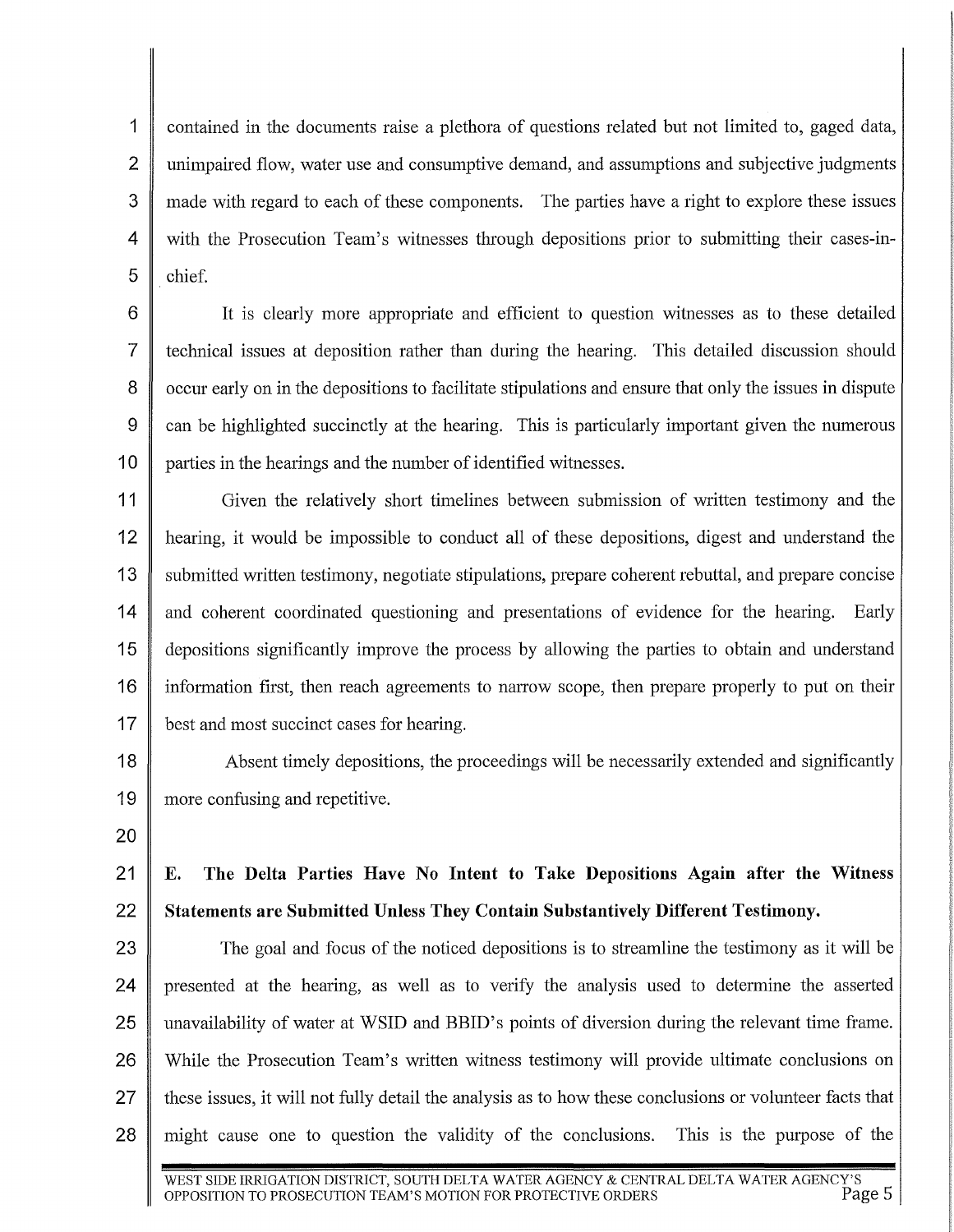1 depositions. The Delta Parties have no intention of re-noticing any witness deposition after the 2 | written witness testimony is produced, provided the Prosecution witnesses provide complete 3 disclosure at the depositions – which should not be a problem given that they have already 4 purportedly completed the work that justified the enforcement proceedings.

5 If, however, written testimony is later produced that adds new information that was not 6 | timely disclosed at the depositions, then the Delta Parties would need to reserve the right to re-7 open depositions.

8

## 9 F. The Delta Parties Have Every Intent to Coordinate Depositions with All Parties

10 The Delta Parties agree with the Prosecution Team that depositions of Prosecution Team 11 witnesses should be coordinated between all parties. Recall it was the Delta Parties that initiated 12 || this coordination effort with the Prosecution Team's counsel, which, to date, has not been 13 | reciprocated.

14

## 15 G. The Prosecution Team's Reliance on the Cachuma and Millview Matters is misplaced.

16 The Prosecution team cites to *Millview* and *Cachuma* as support for its request for the 17 Protective Orders.

#### 18 *Cachuma*

19 Cachuma was a matter set for review before the State Board in mid-October with 20 additional testimony scheduled to be heard in mid-November. In September counsel for 21 Cachuma set the depositions of four expert witnesses listed on CalTrout's Revised Notice of 22 Intent to Appear. The depositions were set for early October. In addition to testimony, the notices 23 | of deposition sought documents. CalTrout filed a Motion for Protective order. The SWRCB made 24 note that though written discovery and depositions are allowed pursuant to Water Code §1100, a 25 protective order may be issued if "the discovery sought is unreasonably cumulative or deflective, 26 or is attainable from some other source that is more convenient, less burdensome, or less 27 expensive." (California Code of Civil Procedure §2019(b)).

28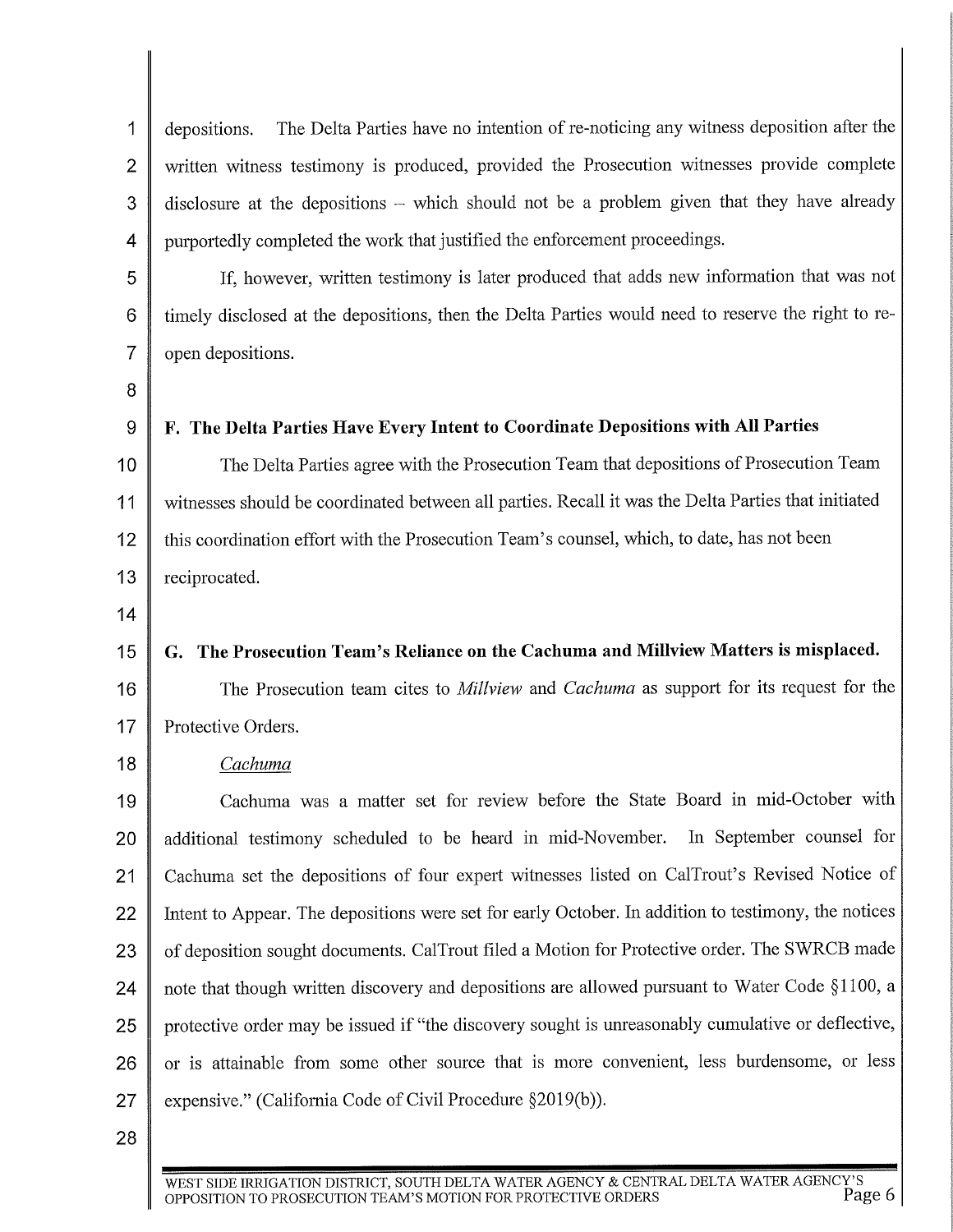1 The SWRCB found that Cachuma would obtain the information sought through the 2 depositions in the written witness testimony scheduled to be provided to Cachuma on October  $3 \parallel 15^{th}$  within days of the scheduled depositions. Additionally though Cachuma argued that the **4** depositions were necessary to avoid surprise testimony, the SWRCB did not see merit in that 5 argument due to the fact that CalTrout's case-in-chief was not to be presented until mid-6 November. Thus, Cachuma would have ample time to review the testimony and prepare for 7 CalTrout's case-in-chief. Finally, the State Board found that it would be umeasonably 8 burdensome to force CalTrout to present its expert witnesses for depositions in such close 9 proximity to the hearing since CalTrout also had to prepare for the hearing at that time.

10 In contrast to Cachuma, the present BBID matter will not occur until February and the 11 WSID matter may not occur until March. The Prosecution Team will bear no burden by providing 12 their witnesses for deposition in the coming weeks. Even more importantly, because the State 13 Board's water availability work has already been completed, there is no burden to asking these 14 **witnesses to explain what they have done.** 

#### 15 *Millview*

16 The Prosecution also cited Millview. In that matter, prior to propounding or noticing any 17 discovery, Millview requested SWRCB's authorization to conduct prehearing discovery pursuant 18 to the Civil Discovery Act per Water Code §1100. Millview contended it needed to conduct 19 discovery in order to detennine "in advance of the hearing" what authority the Board assetied 20 | over the issues in the proceeding and what the Board staff relied upon to determine that a portion 21 of a claimed pre-1914 right had been forfeited. Though SWRCB concluded that prior approval of 22 discovery is not necessary, the SWRCB did caution that a protective order could be issued if it 23  $\parallel$  protected a party or deponent from undue burden and expense or if the discovery sought was 24 unreasonably cumulative or duplicative. SWRCB further opined that the circumstance before 25 them could warrant a protective order because the information sought was already available to 26 | Millview from other sources.

27 || Notably the SWRCB stated "Millview et. al. have not served any notice of deposition or 28 subpoena... and this ruling does not necessarily address the appropriateness of any specific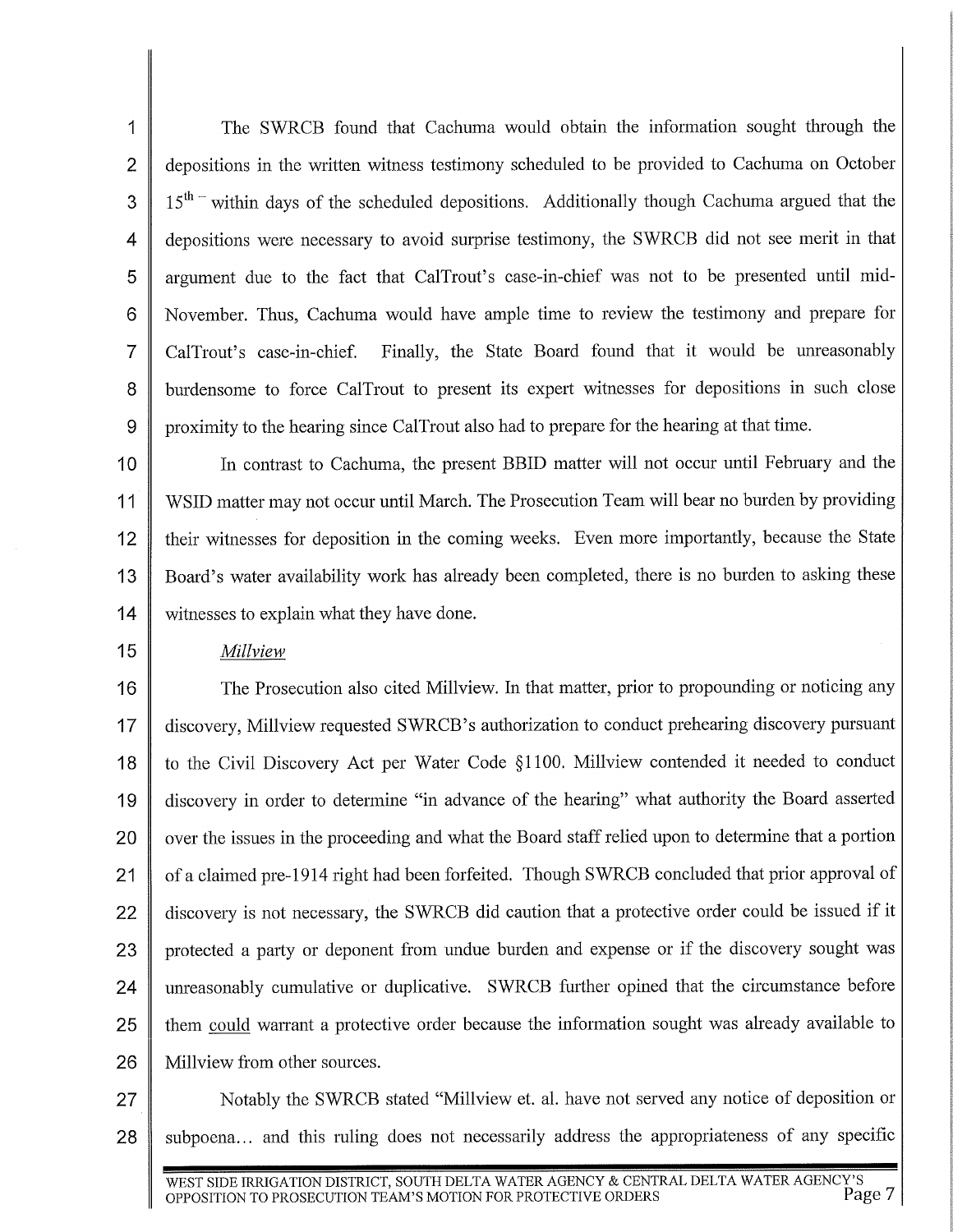1 discovery request under those provisions...." In essence, the State Water Board cautioned 2 Millyiew to review the information available first.

3 This case is distinguishable and much more complex. The Millview matter dealt with the 4 | loss of a single pre-1914 right due to forfeiture. Here, the foundation of both enforcement actions 5 is the alleged unavailability of water at BBID and WSID's points of diversion based on a 6 significant new, and untested technical analysis performed on a watershed-wide basis using data 7 gathered by the State Board in recent years. The Prosecution Team's recent partial public records 8 act request production includes a variety of spreadsheets and additional technical information, 9 with very little explanation. The Delta Parties experts cannot understand the produced 10 | information without further explanation and there is plenty of time to conduct deposition to obtain 11 this information before testimony and exhibits are due.

12 | Further, the decisions in this case will have far reaching impacts -beyond the single water 13 user in Millview - evidenced by the number of parties involved. The hearing team should not 14 || tolerate "hide the ball" tactics here. All parties should be able to understand all of the evidence as 15 soon as possible so that we can have a full and fair hearing on these important issues.

16 Without these timely depositions, the Delta parties will not be able to prepare their own 17 testimony and will be prejudiced.

18

24

25

26

27

28

## 19 III. Conclusion

20 | For these reasons, the Delta Parties respectfully request that the Hearing Officer denyof 21 | the Prosecution Team's request for protective orders and order the Prosecution Team to appear 22 for the three noticed depositions, and immediately provide available dates for the remainder of its 23 | witnesses.

Attorneys for SOUTH DELTA WATER AGENCY

S. DEAN RUIZ, ESQ

WEST SIDE IRRIGATION DISTRICT, SOUTH DELTA WATER AGENCY & CENTRAL DELTA WATER AGENCY'S OPPOSITION TO PROSECUTION TEAM'S MOTION FOR PROTECTIVE ORDERS